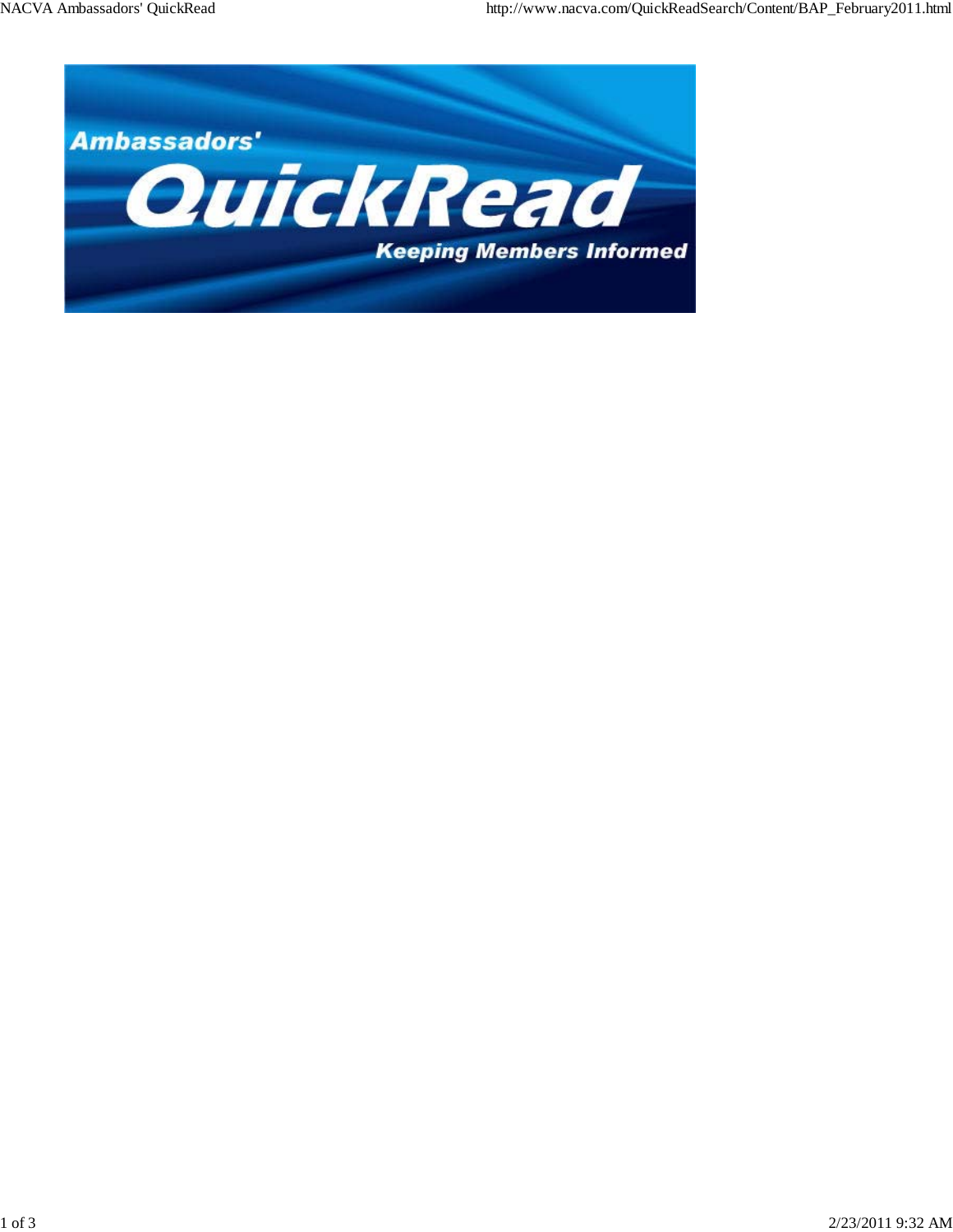## **Business Appraisal Practice (BAP)**

By Paul R. Hyde, EA, MCBA, BVAL, ASA, MAI

**Summary:** Business appraisers occasionally rely on another appraiser's work product as part of their appraisal assignment. It is important to understand what is included in various report options since there are a number of options available to clients needing an appraisal. The relevance of various options depends entirely upon the purpose and use of the appraisal report.

Under the relatively new "Scope of Work" rule outlined in the Uniform Standards of Professional Practice ("USPAP"), the client and the appraiser are able to "negotiate" the parameters of the assignment in order to meet the client's need (often designed to save money when possible).

The charts below illustrate some of the common options for real estate appraisals, business appraisals, and equipment & personal property (including livestock) appraisals – as well as outlining their typical uses, and the degree of defensibility of the determined result.

## **Real Estate Appraisal Options**

| <b>Appraisal</b>                | <b>Report Type</b>               | <b>Defensibility</b>                                                                                                                                                                                                                                                                                                                                                                                               | <b>Additional Resources:</b>                                                                                                                                                                                                                                                                                                                                                                |
|---------------------------------|----------------------------------|--------------------------------------------------------------------------------------------------------------------------------------------------------------------------------------------------------------------------------------------------------------------------------------------------------------------------------------------------------------------------------------------------------------------|---------------------------------------------------------------------------------------------------------------------------------------------------------------------------------------------------------------------------------------------------------------------------------------------------------------------------------------------------------------------------------------------|
| <b>Type</b><br>Calculations     | Letter Report                    | Used primarily to assist in arriving at an asking price for an<br>anticipated sale. This type of assignment is not an appraisal<br>as too many required steps are omitted. It involves a basic<br>"crunch" of the historical numbers and the application of<br>several appraisal methods to arrive at a likely range of<br>values. A calculations report is not suitable for any kind of<br>IRS or litigation use. | <b>Advanced Techniques for</b><br><b>Exceptional Report Writing</b><br><b>Business Valuation</b><br><b>Certification and Training</b><br><b>Advanced Valuation:</b><br><b>Applications and Models</b><br><b>Advanced Valuation</b><br><b>Discounts and Premiums</b><br>Capitalization/Discount<br><b>Rates: Assessing the</b><br><b>Alternatives</b><br><b>Current Update in Valuations</b> |
| Single<br>"Best"<br>Method      | Limited<br><b>Summary Report</b> | Used by a few lenders who want to save some money. In<br>my opinion, the use of this type of report has contributed to<br>the financial mess that many lenders are in. The use of a<br>single "best" method, when other methods are applicable,<br>results in a value conclusion without much support. This<br>type of report is not suitable for any kind of IRS or litigation<br>use.                            |                                                                                                                                                                                                                                                                                                                                                                                             |
| <b>Real Estate</b><br>Appraisal | <b>Restricted Use</b><br>Report  | Primarily for internal use by the property owner only. This<br>type of report is allowed under USPAP for one party only.<br>The parameters of the work to be done are agreed upon by<br>the client and the appraiser. This type of report is not<br>appropriate for any use where a second party is involved.                                                                                                      |                                                                                                                                                                                                                                                                                                                                                                                             |
| <b>Real Estate</b>              | "Limited"                        | Used for a wide range of assignments. This type of report                                                                                                                                                                                                                                                                                                                                                          |                                                                                                                                                                                                                                                                                                                                                                                             |